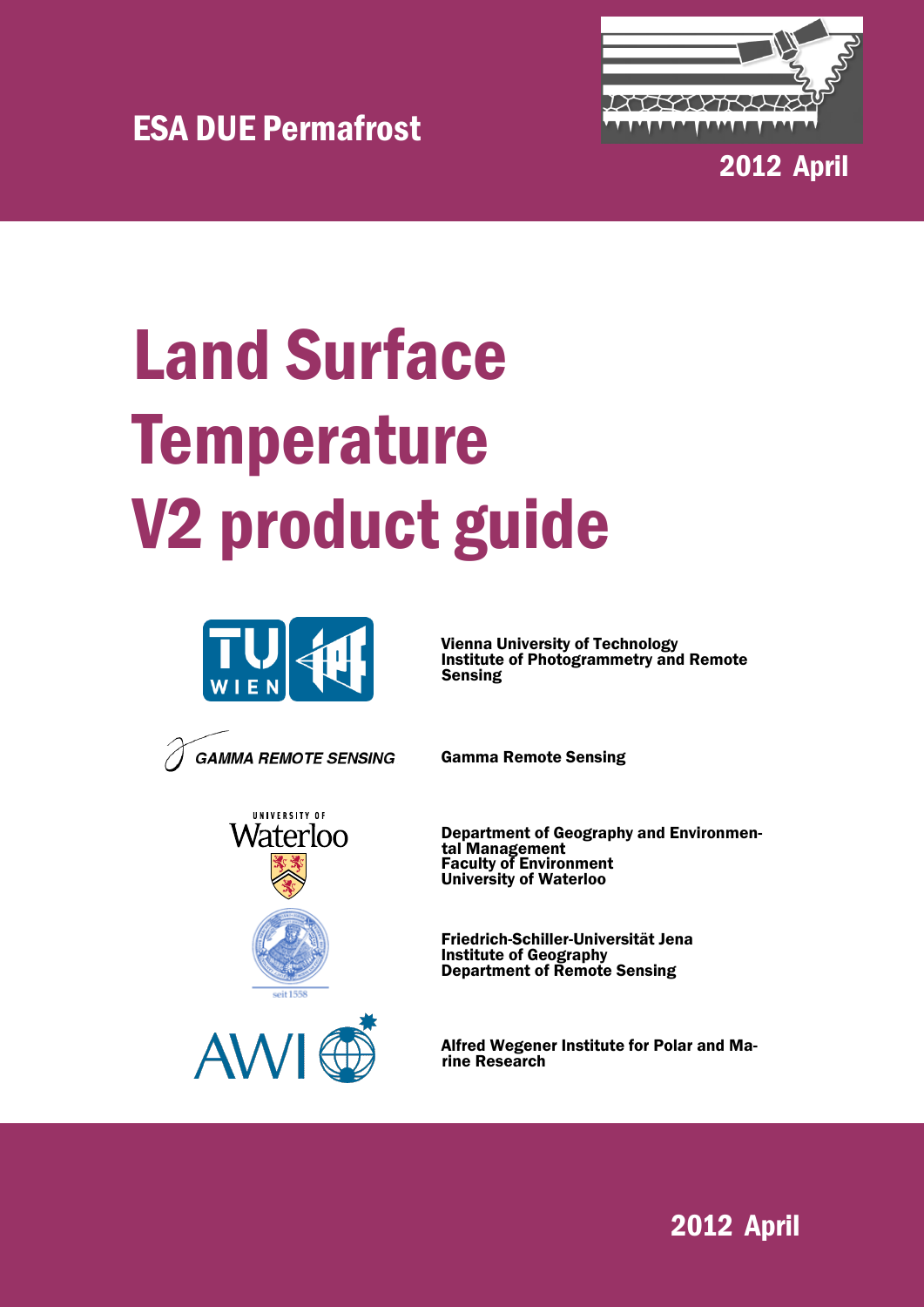This document is the Product Guide for the version 2 release of the regional and circumpolar land surface temperature products. It was compiled for the DUE Permafrost project (ESRIN Contract No. 22185/09/I-OL), a project of the Data User Element initiative of the European Space Agency.

Prime contractor:

Institute of Photogrammetry and Remote Sensing (I.P.F.) Remote Sensing Group Vienna University of Technology Gusshausstrasse 27-29/E122 1040 Vienna, Austria

permafrost@ipf.tuwien.ac.at www.ipf.tuwien.ac.at/permafrost

ESA Technical officer: Frank Martin Seifert

| Status:         | Issue 2.0 |                                                                    |        |  |  |  |  |  |
|-----------------|-----------|--------------------------------------------------------------------|--------|--|--|--|--|--|
| <b>Authors:</b> |           | Aiman Soliman, Claude Duguay , Sonia Hachem, William Saunders (UW) |        |  |  |  |  |  |
| Circulation:    |           | TUWien, Gamma, UW, FSU, AWI, ESA, Users                            |        |  |  |  |  |  |
| Amendments:     |           |                                                                    |        |  |  |  |  |  |
| Issue           | Date      | Details                                                            | Editor |  |  |  |  |  |
| Issue 2.0       | 2012-4-15 |                                                                    |        |  |  |  |  |  |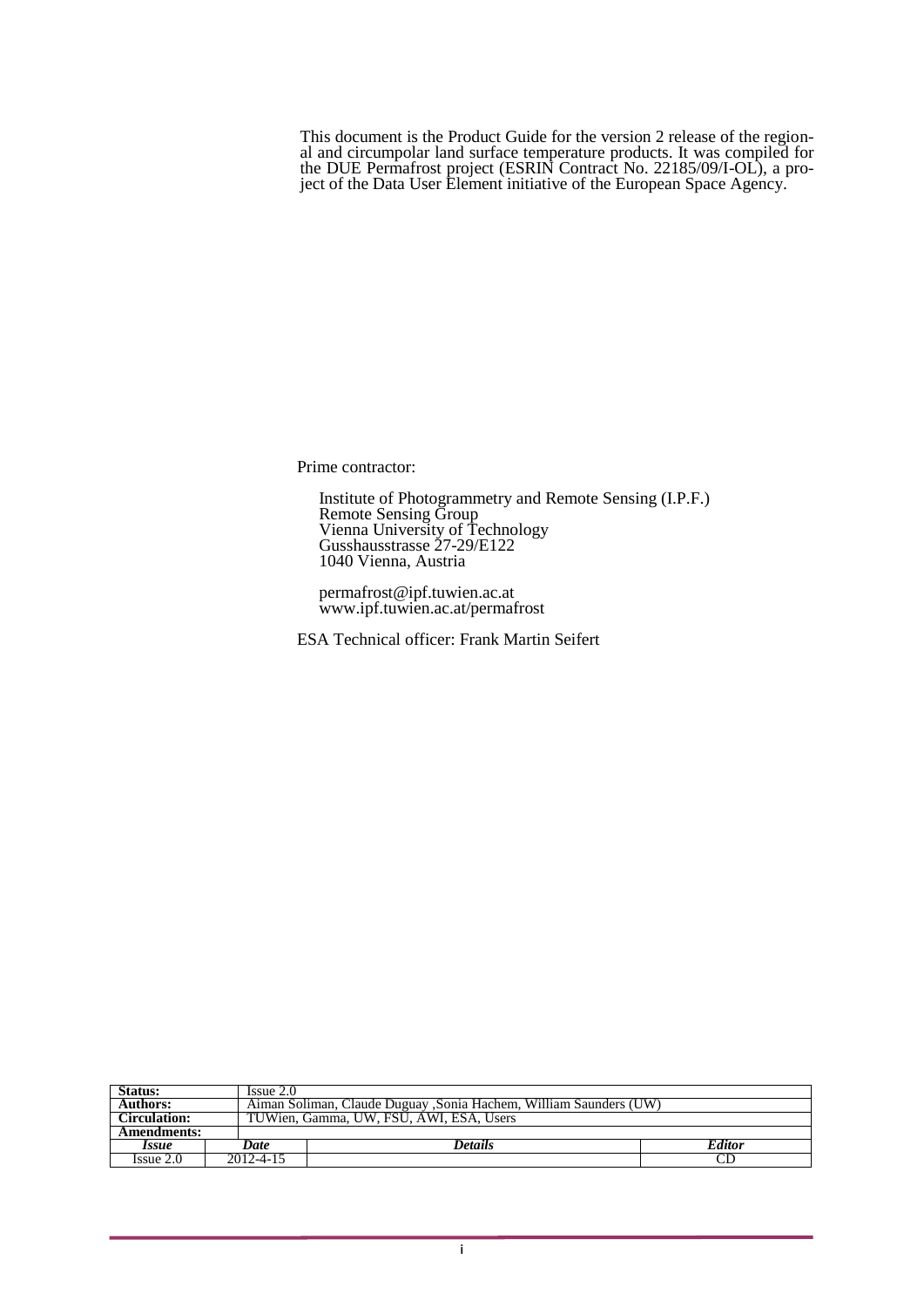# <span id="page-2-0"></span>Contents

|   | Contents           |  |
|---|--------------------|--|
|   | Abstract           |  |
|   |                    |  |
|   |                    |  |
|   |                    |  |
|   |                    |  |
|   |                    |  |
|   |                    |  |
|   |                    |  |
| 3 |                    |  |
|   |                    |  |
|   |                    |  |
|   |                    |  |
|   |                    |  |
|   |                    |  |
|   | 3.3                |  |
|   |                    |  |
|   |                    |  |
|   | Artefacts<br>3.4.2 |  |
|   |                    |  |
|   | 3.4.4              |  |
|   |                    |  |
|   |                    |  |

# <span id="page-2-1"></span>Abstract

The Land Surface Temperature Documentation – Version 2 contains an overview of the products, the different steps followed in order to produce LST products, a flow chart of the processing chain, known issues and some information on the data which will help the users to choose the most appropriate LST product to meet their needs.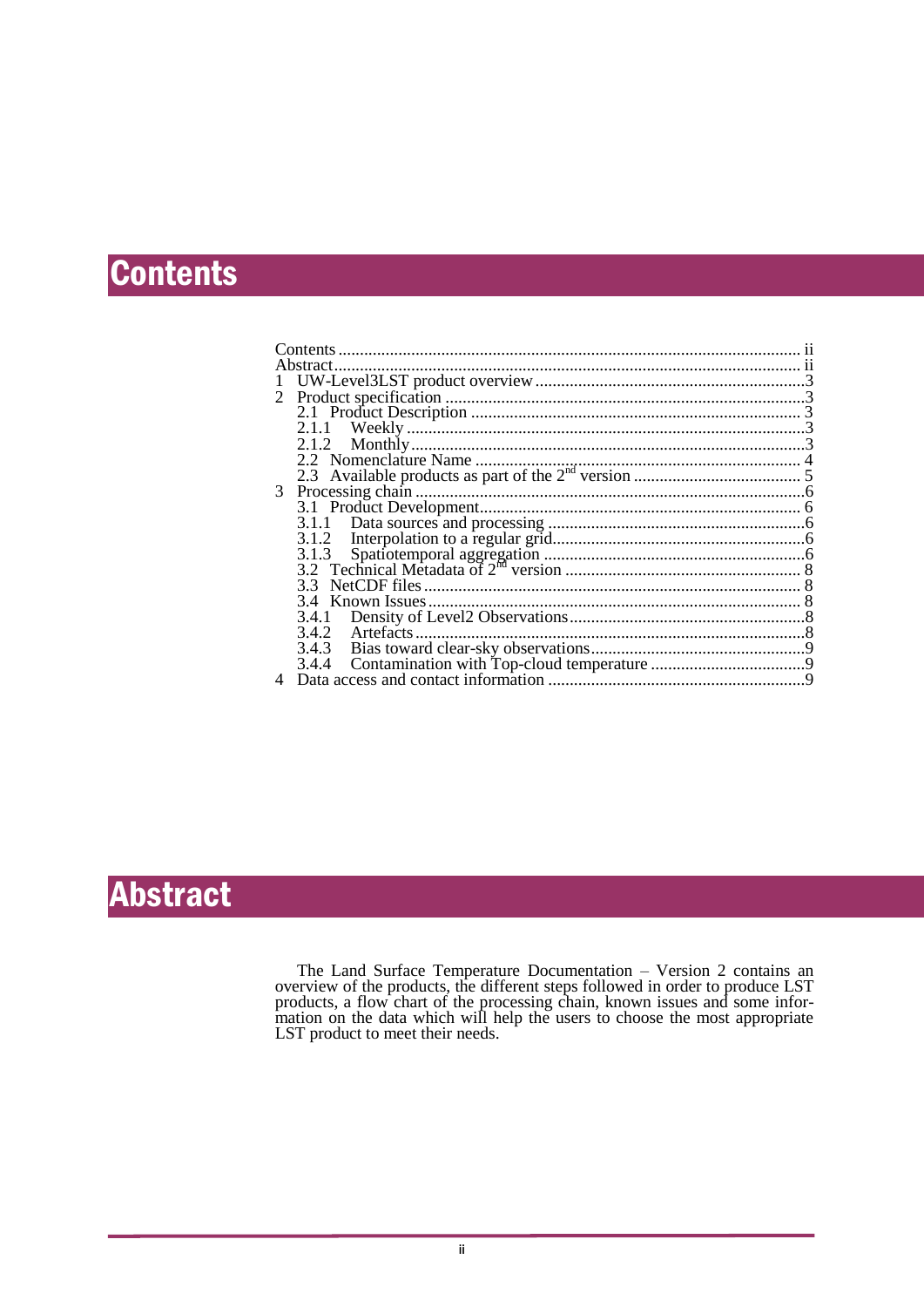# <span id="page-3-0"></span>UW-Level3LST product overview

Land surface temperature (LST) products and services identified by users for the pan-boreal/arctic scale include: weekly, monthly and annual averages with accompanying metadata information. For the pan-boreal/arctic scale, LST products with a grid size of 25 km have been identified as suitable by the user community. Both Regional (1-km) products for five regions of interest and the pan-Arctic products (25 km) are calculated from AATSR level2 data  $(ATS_NR_2P)$  and MODIS level 2 data  $(MYD11_L2.5)$  and  $(MOD11_L2.5)$ .

# <span id="page-3-1"></span>2 Product specification

## <span id="page-3-3"></span><span id="page-3-2"></span>2.1 Product Description

### 2.1.1 Weekly

**Weekly LST products** available for each day based on a 7-day sliding time window, following the Globsnow convention. Weekly products includes level2 observations acquired by all satellite overpasses within a seven-day period. Weekly products are made of six files as follows: the weekly LST average, weekly maximum temperature, weekly minimum temperature and the number of level2 observations falling within each 1 km or 25 km pixel during that week.

### <span id="page-3-4"></span>2.1.2 Monthly

**Monthly Averaged Land Surface Temperature** follows the calendar months. Monthly products are made of six files as follows: the Monthly average, Monthly maximum temperature, Monthly minimum temperature and the number of level2 observations falling within each 1 km or 25 km pixel during that month.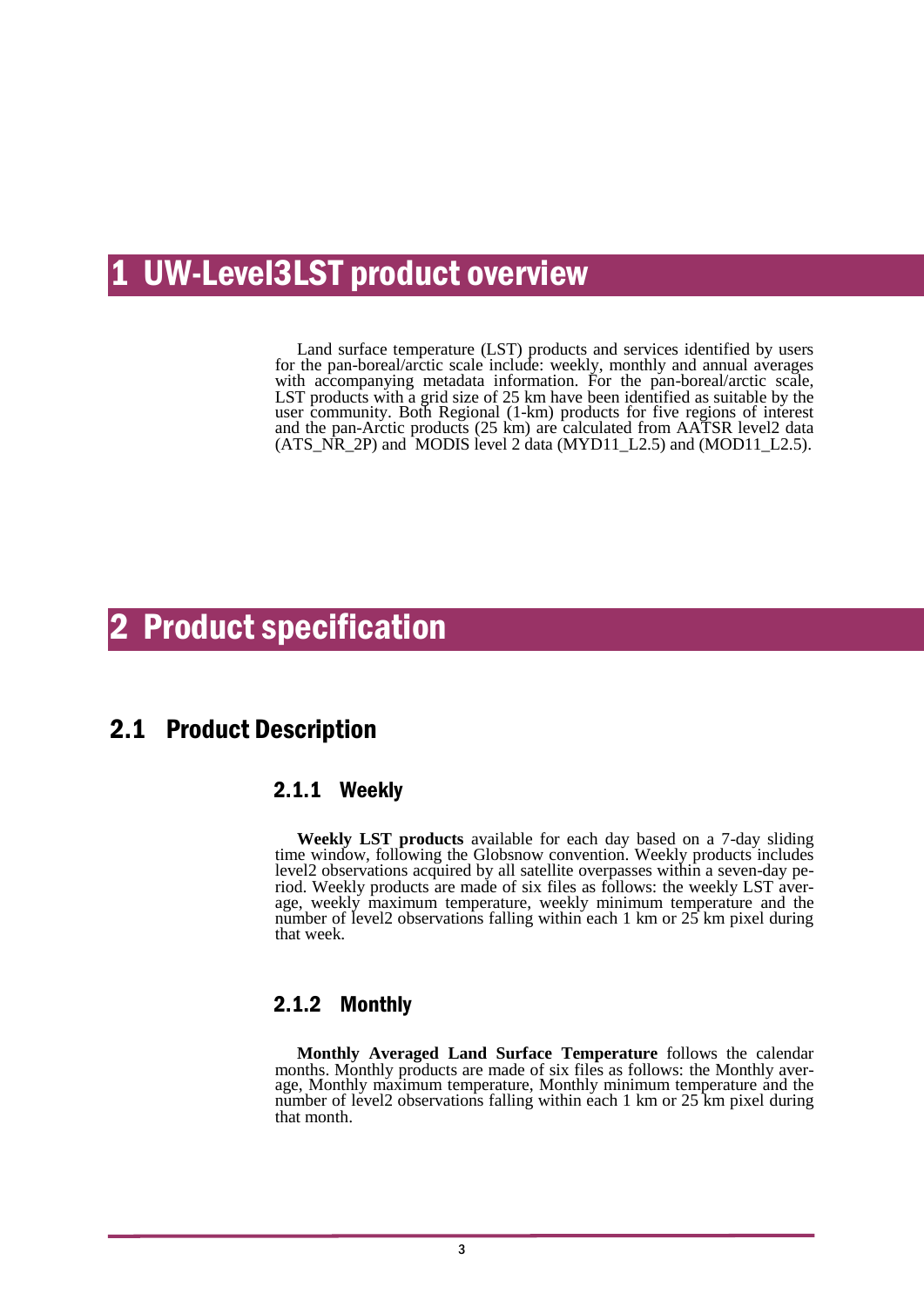# <span id="page-4-0"></span>2.2 Nomenclature Name

#### **OOO="organisation",**

*<UW> University of Waterloo*

#### **SSSSS="sensor and mode",**

*The three first letters correspond to the sensor and the two last letters correspond to the mode with:*

 *AV = Normal average SI = Average calculated from a sinusoidal equation fitted between existing LST values*

| $\langle MODAV \rangle$ | <b>MODIS</b> average |
|-------------------------|----------------------|
| $\langle ATSAV\rangle$  | AATSR average        |

### **PPP="product",**

*<LST> Land Surface Temperature* 

### **VVV="product/software version"**  *<1.1.4>Version of the code written in IDL language used for calculations*

**vvv="processing index" ,number of processing**

### **YYYYMMDD\_HHMMSS ="start date and time" ,**

#### **YYYYMMDD\_HHMMSS="end date and time" ,**

### **RRR="region of interest",**

*<100> for Pan-Arctic products <001> for Kuparuk basin, Alaska <002> for Mackenzie basin <003> for Laptev Sea <004> for Lena River delta <005> for Ob Estuary*

### **DDD="data type", set from 001 to 006**

- *<001> for aggregation LST product based on equal weight average*
- *<002> for counting the number of LSTs (all cloud free observations falling into each pixel).*
- *<003> for average of LSTs (all cloud free observations falling into each pixel during (6AM - 6PM) local time)*
- *<004> for counting the number of LSTs all cloud free observations falling into each pixel during (6AM - 6PM) local time*
- *<005> for average of LSTs (all cloud free observations falling into each pixel during (6PM - 6AM of next day) local time*
- *<006> for counting the number of LSTs(all cloud free observations falling into each pixel during (6PM - 6AM of next day) local time*

#### **Example of name:**

**UW\_MODAV\_LST\_1.1.4\_001\_2007.1.1\_0.0.0\_2007.1.31\_23.59.59\_001\_001.tif** (UW-Level3 LST product from MODIS Normal Average made with version 1.1.4 of the code, first processing, from  $1<sup>st</sup>$  to  $31<sup>st</sup>$  January 2007 (monthly average), Kuparuk basin 1-km area, daily average data).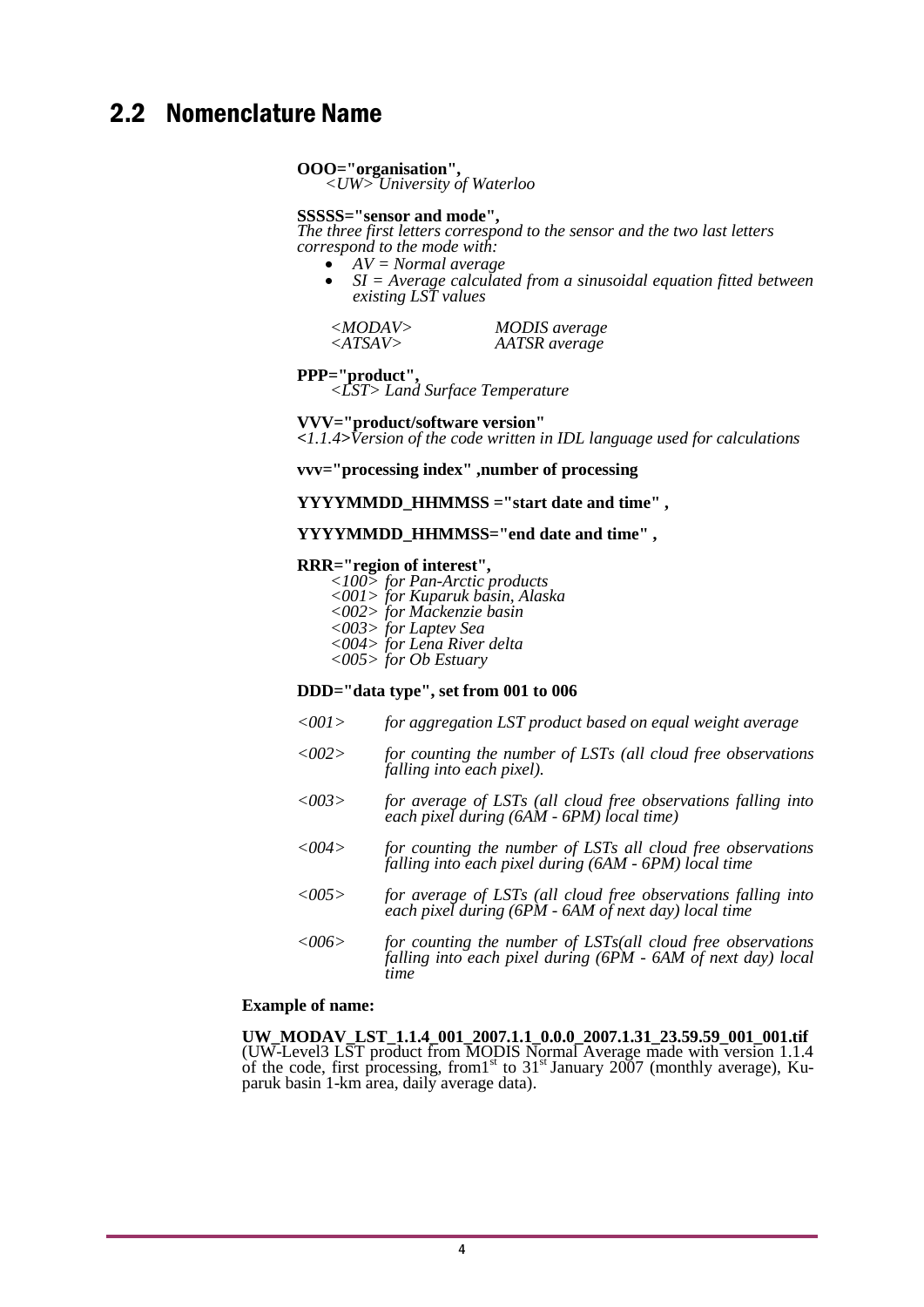# <span id="page-5-0"></span>2.3 Available products as part of the  $2<sup>nd</sup>$  version

| Product      | Unit | <b>Data</b><br>Format | Coverage           | Time<br>period | <b>Temporal</b><br>frequency | Coor-<br>dinate<br>system | <b>Grid cell</b><br>size |
|--------------|------|-----------------------|--------------------|----------------|------------------------------|---------------------------|--------------------------|
|              |      | Geotif                | Pan-Arctic         | $2007 -$       | Weekly                       | Ease                      | $25 \text{ km}$          |
| <b>MODAV</b> | K    | <b>NetCDF</b>         |                    | 2010           |                              | Grid                      |                          |
|              |      | Geotif                | Pan-Arctic         | $2000 -$       | Monthly                      | Ease                      | 25 km                    |
| <b>MODAV</b> | K    | <b>NetCDF</b>         |                    | 2010           |                              | Grid                      |                          |
|              |      | Geotif                | Pan-Arctic         | $2005 -$       | Monthly                      | Ease                      | $25 \mathrm{km}$         |
| <b>ATSAV</b> | K    | <b>NetCDF</b>         |                    | 2009           |                              | Grid                      |                          |
|              |      | Geotif                | Pan-Arctic         | 2008           | Weekly                       | Ease                      | $25 \text{ km}$          |
| <b>ATSAV</b> | K    | <b>NetCDF</b>         |                    |                |                              | Grid                      |                          |
|              |      | Geotif                | Kuparuk            | $2007 -$       | Weekly &                     | Ease                      | 1 km                     |
| <b>MODAV</b> | K    | <b>NetCDF</b>         | Basin, Alas-<br>ka | 2010           | Monthly                      | Grid                      |                          |
|              |      | Geotif                | Mackenzie          | $2007 -$       | Weekly &                     | Ease                      | 1 km                     |
| <b>MODAV</b> | K    | <b>NetCDF</b>         | Basin              | 2010           | Monthly                      | Grid                      |                          |
|              |      | Geotif                |                    | $2007 -$       | Weekly &                     | Ease                      | 1 km                     |
| <b>MODAV</b> | K    | <b>NetCDF</b>         | Lena River         | 2010           | Monthly                      | Grid                      |                          |
|              |      | Geotif                |                    | $2007 -$       | Weekly &                     | Ease                      | 1 km                     |
| <b>MODAV</b> | K    | <b>NetCDF</b>         | Laptev Sea         | 2010           | Monthly                      | Grid                      |                          |
|              |      | Geotif                |                    | $2007 -$       | Weekly &                     | Ease                      | 1 km                     |
| <b>MODAV</b> | K    | <b>NetCDF</b>         | Ob Estuary         | 2010           | Monthly                      | Grid                      |                          |

**Table 1: List of available UW-Level3 LST v1 products**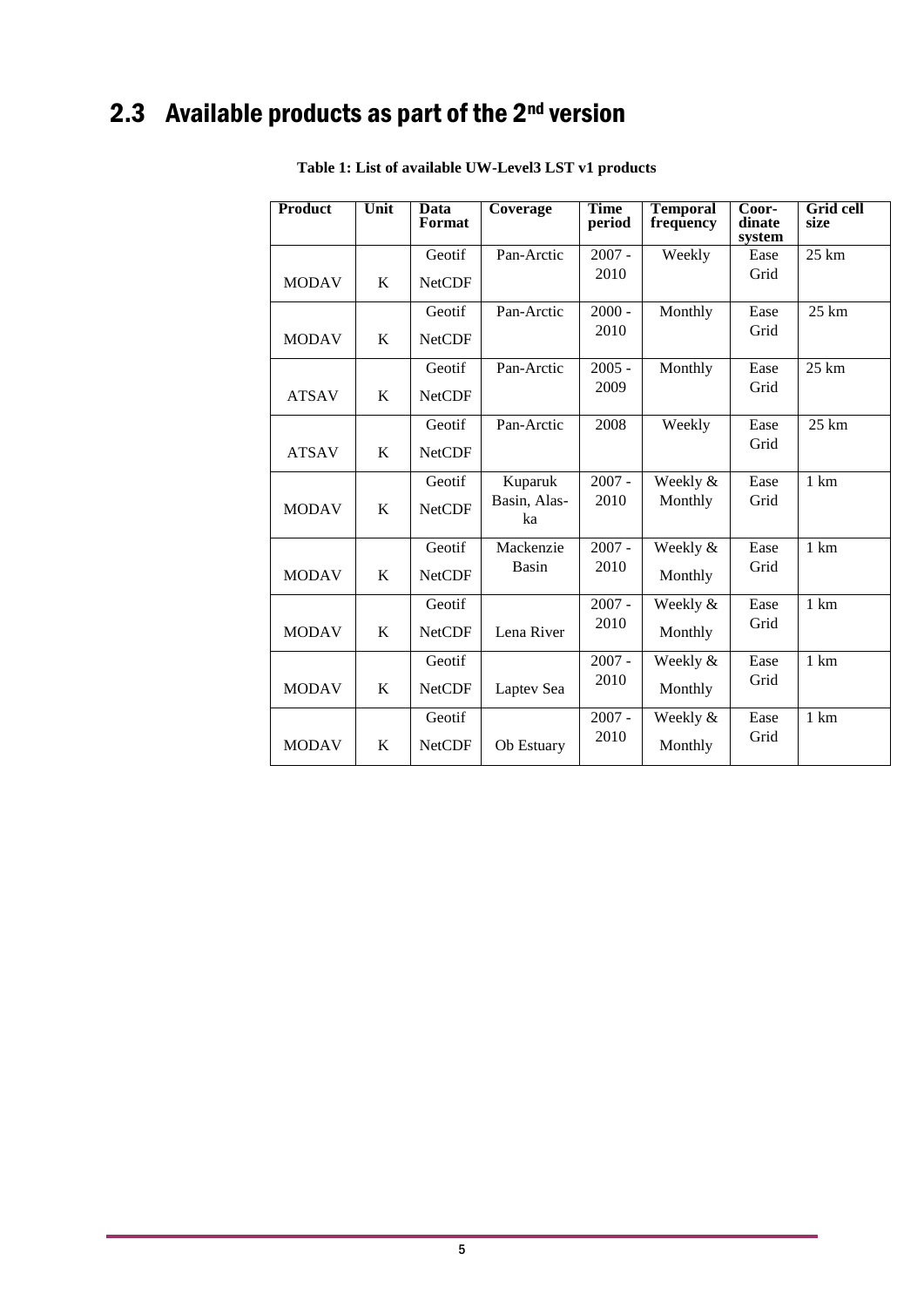# <span id="page-6-0"></span>**Processing chain**

### <span id="page-6-2"></span><span id="page-6-1"></span>3.1 Product Development

### 3.1.1 Data sources and processing

Two sources of data will be used to develop the regional and panboreal/Arctic operational products:

**a) AATSR geophysical level 2 product (ATS\_NR\_2P) above 50°N avail**able through the European Space Agency (ESA) online Archive MERCI, which has 1 km spatial resolution and is produced using a Nadir-only split window algorithm.

**b) MODIS data level 2 product** (**M\*D11\_L2 version 5**) available through LAP DAAC data tool online archive. LST version 5 is derived from MODIS sensor brightness temperature data using a nadir-only generalized split window algorithm.

### <span id="page-6-3"></span>3.1.2 Interpolation to a regular grid

Level2 LST observations is unprojected data with irregular distribution determined by the shape of satellite orbits. The Northern Hemisphere EASE - Grid Lambert Equal Area Azimuthal projection with a sphere datum (with a radius of 6371.228 km) was selected as the standard projection for the operational pan-boreal/Arctic and regional products. Original LST observations were projected using the EASE-Grid coordinates system and interpolated to the regular EASE-Grid using triangulation. The geographic coordinates were assigned to the centre point of each pixel of the EASE-Grid cells.

Local time for each observation was calculated using the acquisition time in UTC and the longitude of that observation. The acquisition time was extracted from ADS information in case of AATSR data and from the file name in case of MODIS level2 products. This method yielded a temporal accuracy of  $\pm$  15 minutes, which was sufficient for weekly and monthly products.

### <span id="page-6-4"></span>3.1.3 Spatiotemporal aggregation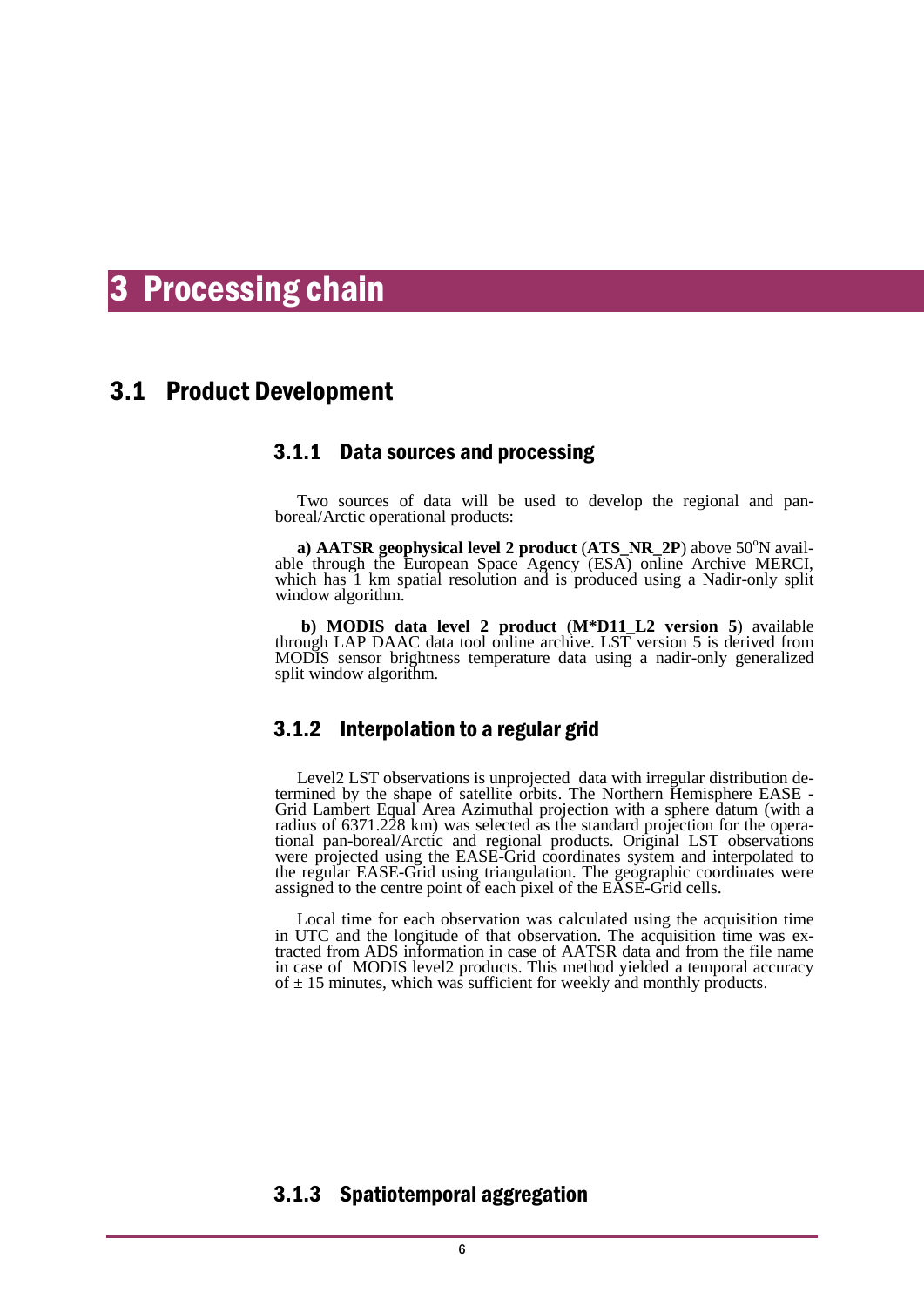#### **Spatial Aggregation:**

UW LST products at pan-boreal/Arctic product, with a spatial resolution of 25 km, were produced by spatial averaging of 1-km observations. Coarse resolution pixels, which were found to have less than 5 % of its total area (625  $km<sup>2</sup>$ ) covered with 1 km observations, were discarded and considered missing data.

#### **Temporal Aggregation:**

Temporal aggregation was applied to both Regional (1 km) and Pan-Arctic (25 km) products to produce weekly and monthly LST averages. Equal weights are given to observations falling within a daytime bin (from 6a.m. to 6 p.m. local time) and nigh time bin (6p.m. to 6 a.m. of the next day) during the week or month of concern. the day and night average is done to avoid the daily heating cycle.



**Figure 1: Processing flowchart for UW pan-arctic LST products**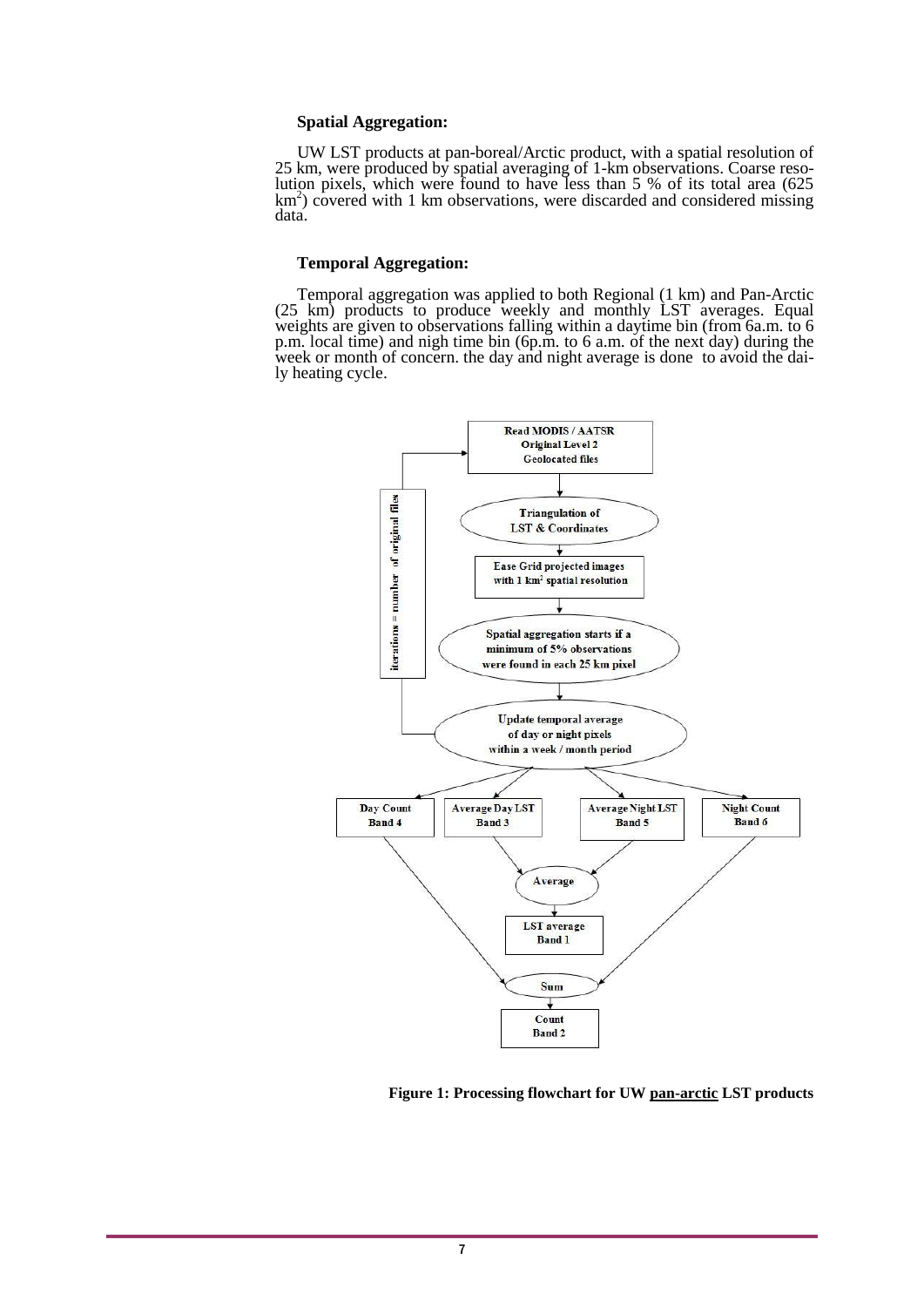# <span id="page-8-0"></span>3.2 Technical Metadata of 2nd version

Metadata available to users – post processing, will include:

References to algorithm documentation References to auxiliary data documentation References to products documentation References to validation documentation

Size of each geotif-file *(following are general estimates, file size varies)*

Regional – depending on the size of the region: Kuparuk basin, Alaska = 4.44 MB Mackenzie Basin = 20.3 MB Lena River = 832 KB Laptev Sea  $= 14.8$  MB Ob Estuary  $= 6.48 \text{ MB}$ Pan-Arctic  $= 482$  KB

## <span id="page-8-1"></span>3.3 NetCDF files

Files were produced in both Geotiff and netcdf formats. the netcdf files contains either a singles LST band or a single LST count band. auxiliary fields contains a longitude field with a short name 'LON' and a latitude field with a short named 'LAT' , an Ease Grid X-coordinates field named 'GRIDX' and an Ease grid Y-coordinates named 'GRIDY'. All pixel values are assigned to the canter of the EASE-Grid cells. LST field were packed using :

#### **unpacked data value = add offset + packed data value \* scale factor**

Information about the variables properties (e.g., the scale factor and add offset values), EASE grid projection parameters and dimensions are stored under the variables attributes. general information about the LST product are stored under the Global attributes.

### <span id="page-8-3"></span><span id="page-8-2"></span>3.4 Known Issues

### 3.4.1 Density of Level2 observations

LST products driven from MODIS level2 observations are more complete compared to products driven from AATSR observations. The high density of observations obtained from MODIS sensors on both AQUA and TERRA satellites increased the chances of recording clear sky observations 10-folds compared to AATSR.

### <span id="page-8-4"></span>3.4.2 Artefacts

LST products were found free of artefacts with exception to an artefact found on pan-Arctic maps derived from MODIS level2 at 60°N over Siberia and northern Québec (Canada) during the months of January and December. This problem, however, is not affecting the five regions for the 1-km product where the temperatures are all consistent.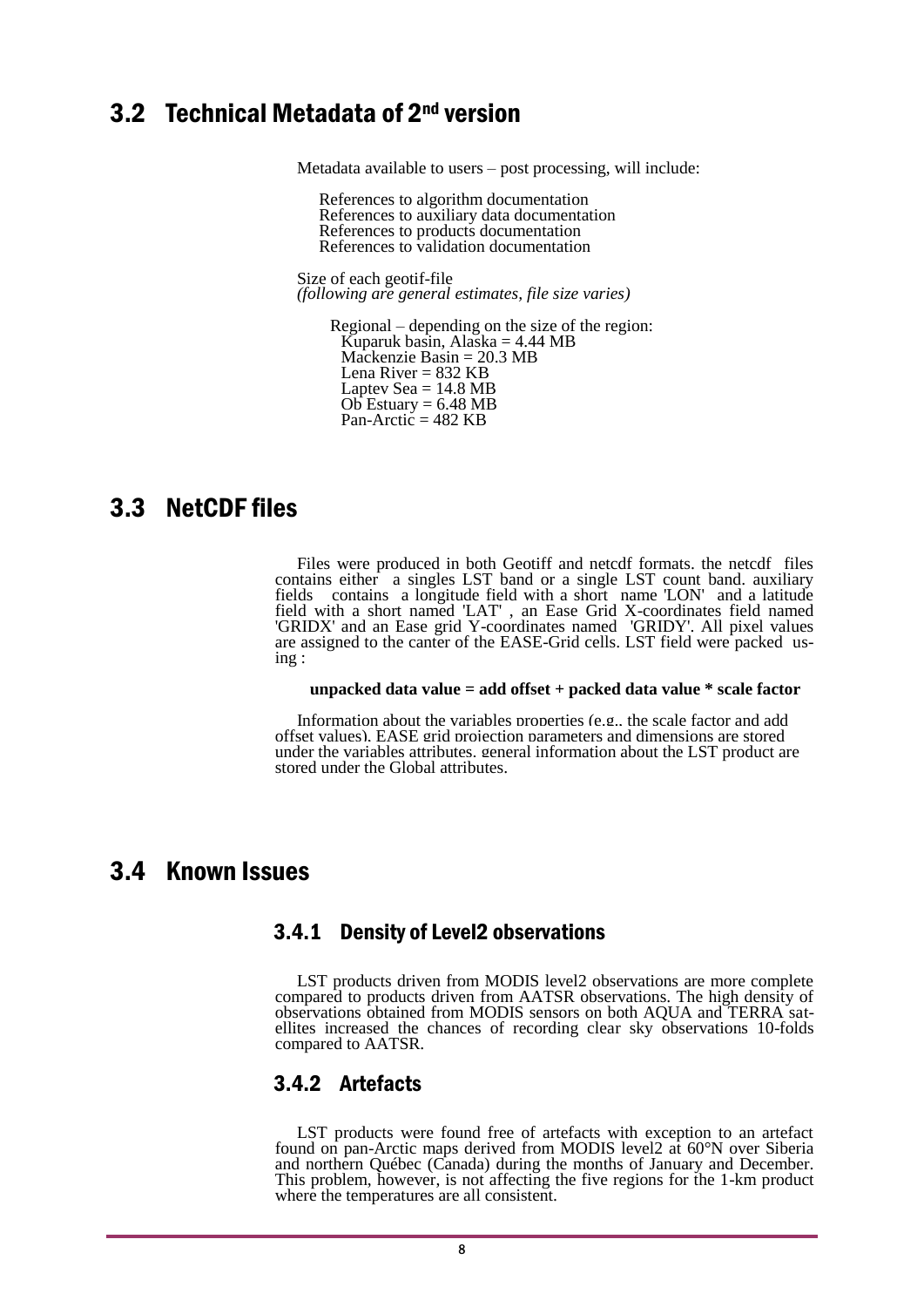### <span id="page-9-0"></span>3.4.3 Bias toward clear-sky observations

The LST data correspond to land surface temperatures under clear-sky conditions only. Therefore, LST products is warmer during winter and colder during summer compared to the true LST average, which include LST of clear and cloudy skies. That is because, cloud cover increases LST during winter by re-emitting long wave radiation to earth, while decreasing LST during summer by blocking direct sun radiation.

### <span id="page-9-1"></span>3.4.4 Contamination with top-cloud temperature

Difference between monthly MODIS / AATSR and reanalysis or air temperature measured at weather stations were found to oscillates with a one year cycle. For example, during the warm period from June to August bias reached a minimum difference (around 2K). The observed while during the cold months (snow on ground season) bias reached a maximum negative, which support a possible admixing with top clouds temperature. for further details about the validation, refer to the DUE permafrost Validation report.

# <span id="page-9-2"></span>Data access and contact information

The UW MODIS L3 Land Surface Temperature (LST) version 2 product can be accessed via PANGAEA (http://doi.pangaea.de/10.1594/PANGAEA.780111) and should be cited as:

Duguay, Claude; Hachem, Sonia; Soliman, Aiman; Saunders Williams (2012): Circumpolar and regional Land Surface Temperature (LST) with links to geotiff images and netCDF files, University of Waterloo, CA, doi:10.1594/PANGAEA. 775962

In: DUE Permafrost Project Consortium (2012): ESA Data User Element (DUE) Permafrost: Circumpolar Remote Sensing Service for Permafrost (Full Product Set) with links to datasets. doi:10.1594/PANGAEA.780111

The product is alternatively stored on the Institute of Photogrammetry and Remote Sensing (TU Wien) FTP server which can be accessed via the DUE Permafrost data portal [\(www.ipf.tuwien.ac.at/permafrost\)](http://www.ipf.tuwien.ac.at/permafrost). The dataportal includes a WebGIS for visualization. Login information is available on request.

For login access to the dataportal, contact **Annett.Bartsch@tuwien.ac.at**. For questions about the product, contact Claude Duguay [crduguay@uwaterloo.ca](mailto:crduguay@uwaterloo.ca) or Aiman Soliman [a2solima@uwaterloo.ca.](mailto:a2solima@uwaterloo.ca) For ESA's technical officer, contac[t Frank.Martin.Seifert@esa.int.](mailto:Frank.Martin.Seifert@esa.int)

Additional information on the ESA DUE Permafrost project can be found at the web‐site: http://www.ipf.tuwien.ac.at/permafrost